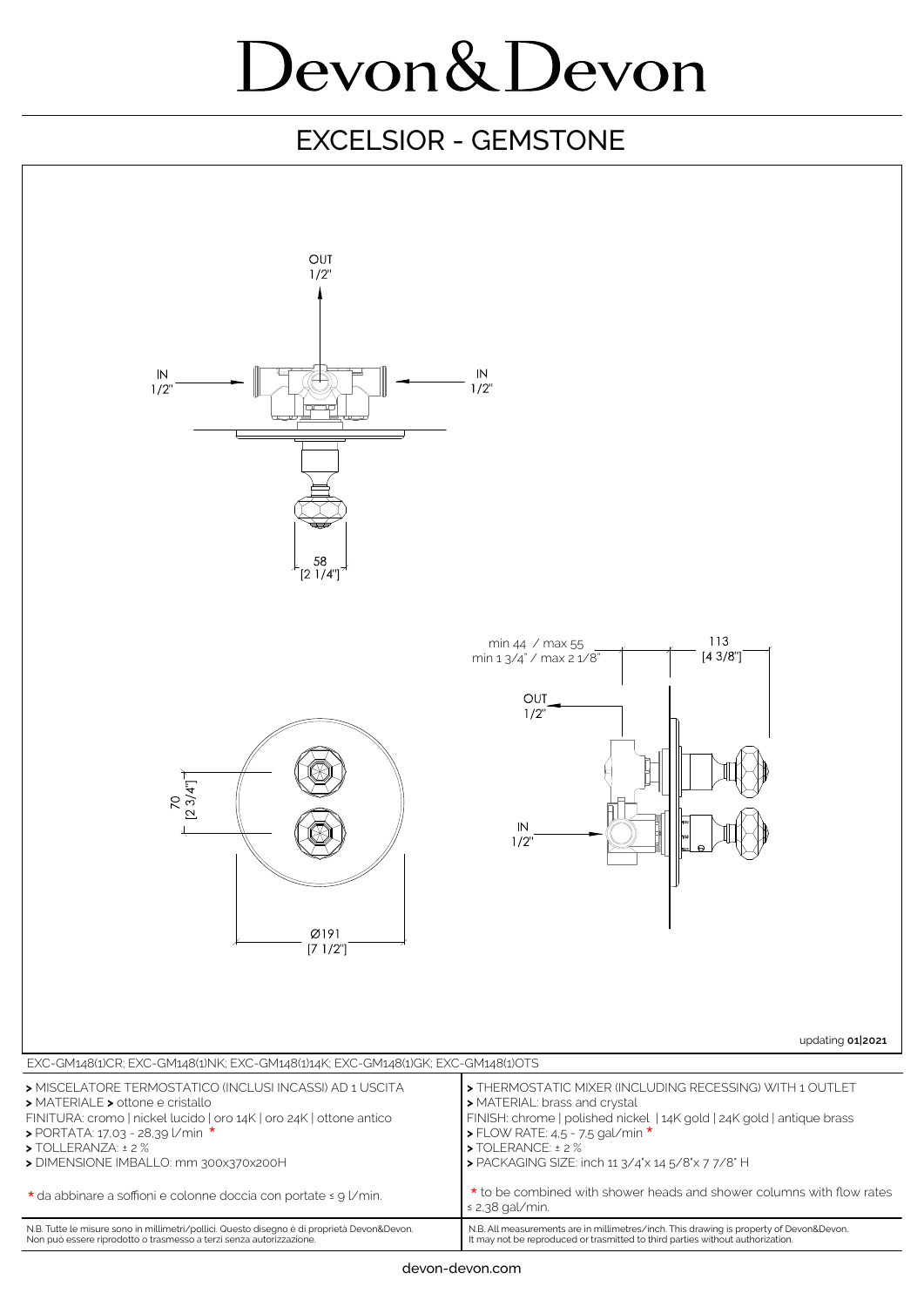# Devon&Devon

### EXCELSIOR - GEMSTONE



It may not be reproduced or trasmitted to third parties without authorization.

Non può essere riprodotto o trasmesso a terzi senza autorizzazione.